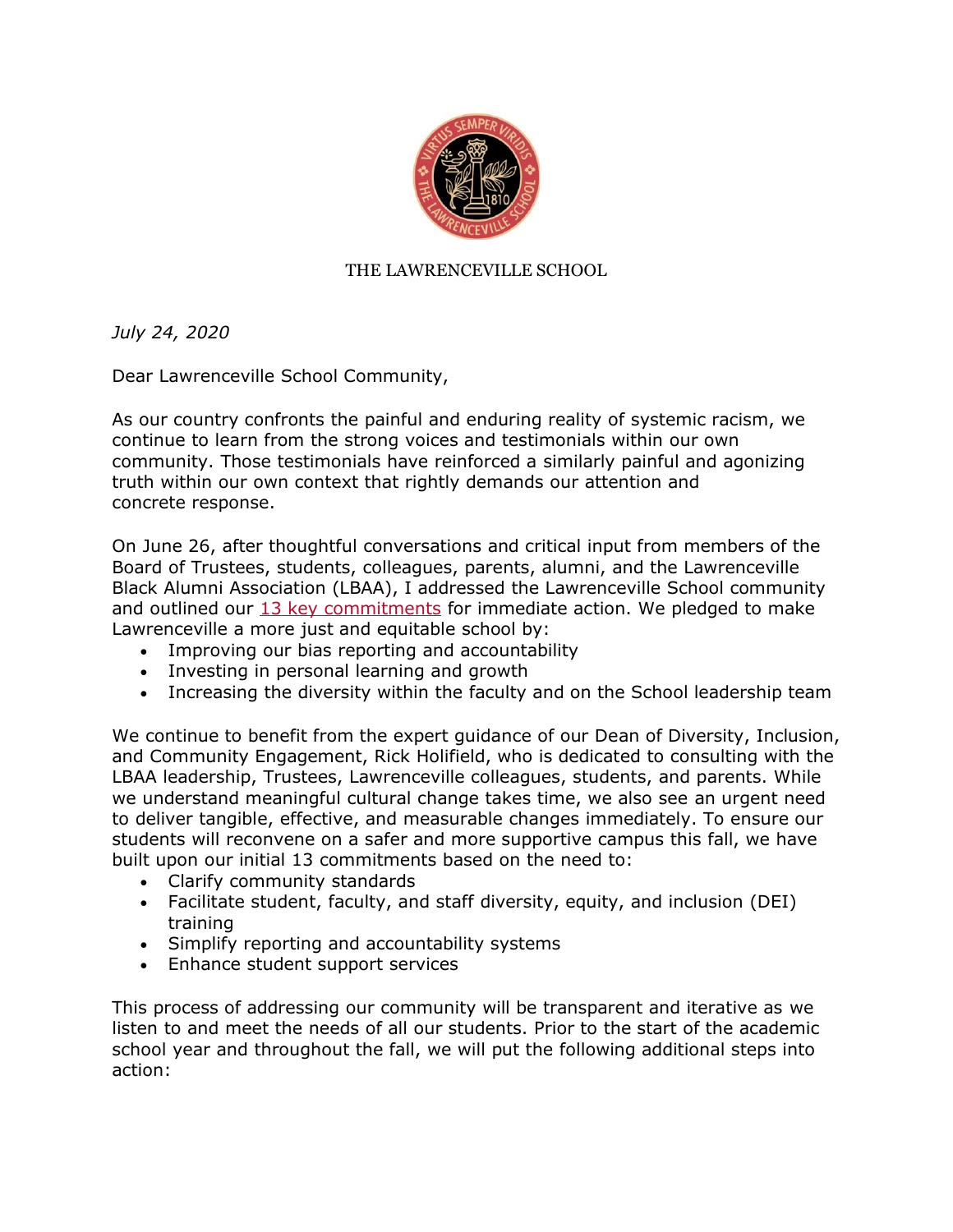### • **Student Life**

- $\circ$  Training for all students in implicit bias, anti-racism, bystander, and intervention strategies. Special emphasis will be placed upon training for student leaders, including Prefects and members of our Student, House, and Diversity Councils.
- $\circ$  Education on the School's existing options for registering instances of misconduct, racial bias, and microaggressions, including our anonymous reporting portals (SafeSchools and EthicsPoint).
- $\circ$  Updated DEI Mission and Statement of Values to ensure that student and employee handbooks reflect our institutional commitment to creating a School culture in which every community member feels equally welcomed, respected, and valued. This commitment will be supported by clearer systems of accountability for infractions and purposeful inaction.
- $\circ$  A robust anti-racism resource page on the School's website that provides easily accessible and continuously updated anti-racist tools.
- $\circ$  Diverse School Meeting speakers facilitating diversity of thought across various fields.

# • **Faculty Impact**

- o Reinforced accountability for all employees through the Human Resources Department for violations of the Employee Handbook, especially "conduct, including but not limited to, speech that harms or threatens harm to others or that is abusive or offensive."
- o Employee certifications as a key element of a longitudinal, skills-based DEI training curriculum which will be developed in consultation with external professionals.
- $\circ$  Involvement of diverse student voices in the recruitment and hiring process of new teachers.
- $\circ$  An annual audit to shed light on any disparities or biases in the hiring process, ensuring an effective and committed approach to recruiting, retaining, mentoring, and sponsoring the professional growth of faculty of color.

### • **Education and Curriculum**

- $\circ$  Assessment of required Personal Development Seminars to elevate content on bias and anti-racist training, in addition to anti-hazing and bullying, contraception, consent, sexual assault, and other important items.
- $\circ$  Review of the humanities curriculum by Department Chairs, ensuring representation of a broad range of diverse authors, and historical and religious narratives that have traditionally been neglected or underrepresented.
- $\circ$  A broad range of diverse authors for the all-employee and all-School summer reading to raise awareness of under-represented and antiracist perspectives.